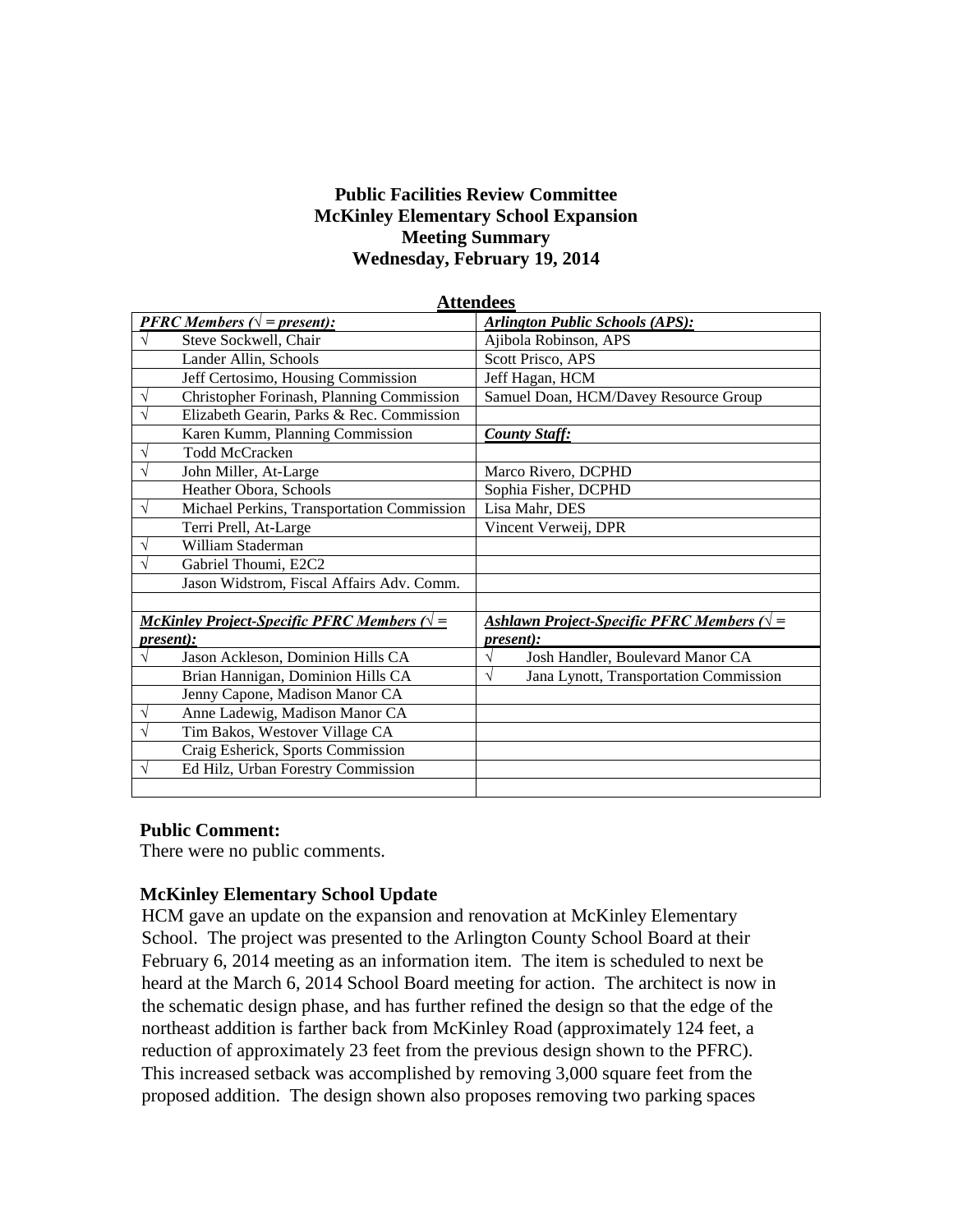from the expanded lot closest to McKinley Road in order to provide a landscape buffer between the parking lot and the road.

HCM also discussed two trees that have been identified as significant trees on the tree inventory, but which are likely to be adversely impacted by construction. They are tree #116, a red oak in the parking lot, and tree #96, the silver maple next to the pentagon. In order to have the best chance for saving Tree #116, ten parking spaces would need to be removed from the expanded parking lot. However, this would not ensure the tree's survival because the critical root zone is already compromised by the existing parking lot, and it would be impacted by other construction activities on the site. Many of the techniques that would otherwise be used to preserve the tree will not work on the site due to existing topography and needed grading to handle the existing runoff issues. If the tree is lost due to construction, the other trees in the line will fill in around it and reduce the impact of losing the tree.

HCM considered alternative designs for the south addition (the pentagon replacement) in order to try to save tree #96. These designs included a single loaded corridor and an addition that angles off to the west, similar to the existing pentagon. However, those had impacts including additional square footage, impeding circulation around the school, and possibly requiring retaining walls. The tree was rated priority one due to its large size and prominent location. The type of tree, silver maple, is known to become hazardous as it ages and this tree is older and may not be structurally sound for much longer. In addition, the tree is in a low point with water around the roots and would be impacted by grading and sitework.

### Link to the HCM presentation:

[http://www.apsva.us/cms/lib2/VA01000586/Centricity/Domain/105/PFRC%20-](http://www.apsva.us/cms/lib2/VA01000586/Centricity/Domain/105/PFRC%20-%2006%20-%20140219.pdf) [%2006%20-%20140219.pdf](http://www.apsva.us/cms/lib2/VA01000586/Centricity/Domain/105/PFRC%20-%2006%20-%20140219.pdf)

Scott Prisco reported that the project was well received by the School Board.

• The Pentagon demolition/replacement is the major outstanding issue due to the added cost; the Board wanted more time to consider the request and look for funding sources

Some of the comments related to the McKinley update included:

- A lot of thought was put into what can be done to save the two trees, and that the rationale for removing trees should be included in the application to help people understand why
- Positive reaction for the addition being pulled back from McKinley Road
- When will the final number of trees to be removed be known?
	- o Probably about two months (April-May); need to be farther into the design development phase.
- Will there be the ability to build on top of the additions (particularly the south addition)?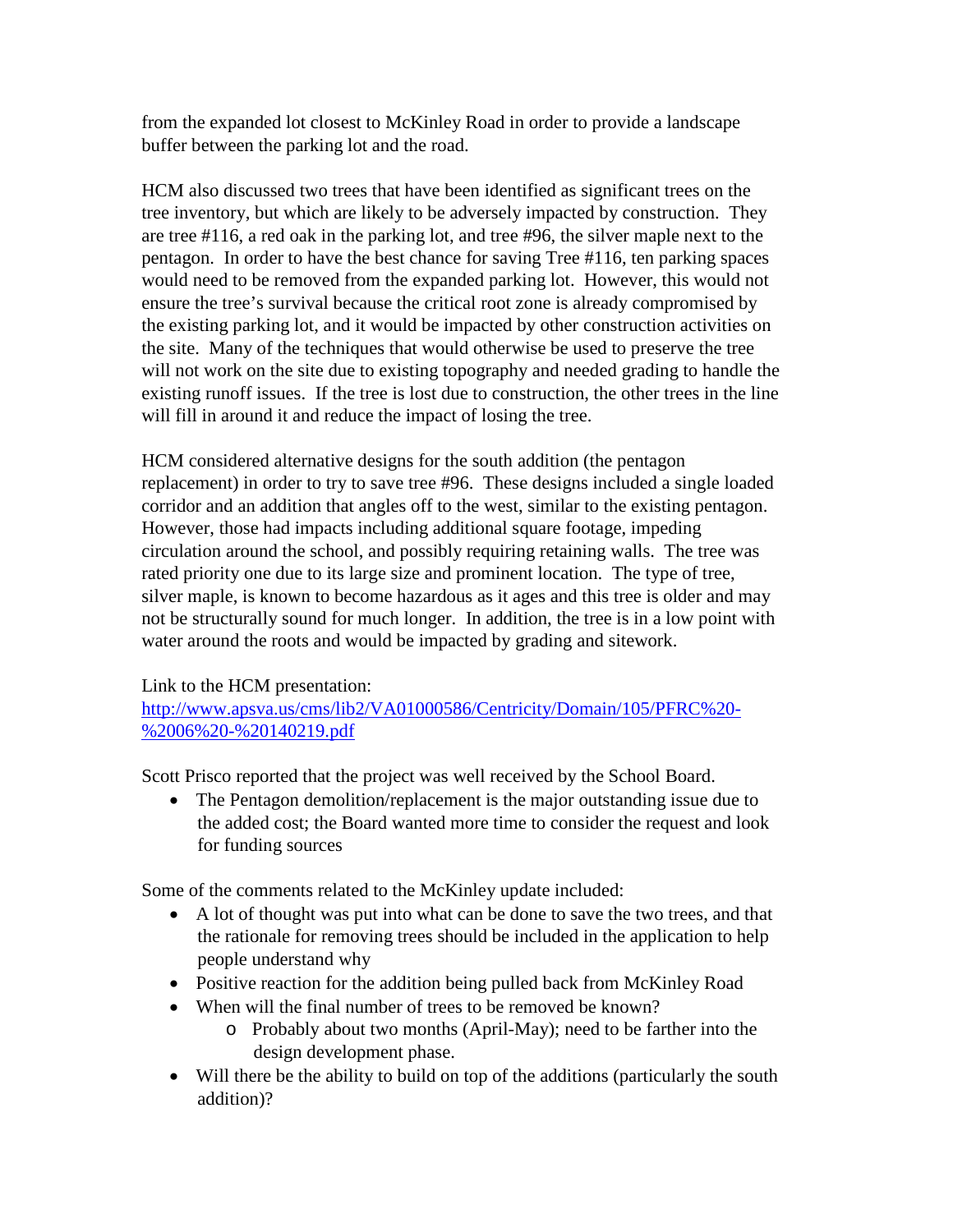- o Would cost approximately \$100-200,000 extra
- o Would need to sacrifice something from the budget
- o Several more elementary schools are in line for expansion
- o May not be the best money spent right now.
- The pulled back addition—is that the front door?
	- o There will be a door at the end of the addition, but it will not be a main entry
	- o The new second entrance will be to the gym. There will be accessible paths from the McKinley Road drop off area to both the new addition door and the new gym door.
- Will there be permeable surfaces/pavement?
	- o Maintenance and cleaning after storms, especially with salt, sand, and mud is expensive and difficult
	- o Permeable projects haven't been working as well as they should

#### **Ashlawn Elementary School Update**

Scott Prisco gave a brief presentation to show the proposed changes with the use permit amendment, specifically identifying trees to be removed and where the replacement trees would be planted. A design change on one of the walls was also noted—the change was from glass block to brick to facilitate a more functional teaching environment. The presentation also covered the redesign of the ramp/stair design from Montague Street.

Easement and vacations discussions are underway with Dominion Hills Pool for the land needed to construct the N Montague St ramp (mainly having to do with the existing RPA within the DHP property and the adjacent APS property). The primary need is for site maintenance and other detailed responsibilities that will need to be shared with both entities.

- Notable lessons learned:
	- o Communicate early in the process;
	- o Anticipate large scale issues early in the process and highlight them to all appropriate stakeholders;
	- o During the PFRC review process, have the site planning process occur parallel with the BLPC so all issues are discussed earlier and in greater detail;
	- o Greater collaboration with DPR Natural Resources staff on identifying sensitive natural species/populations on a site specific basis.

Link to the presentation:

[http://www.apsva.us/cms/lib2/VA01000586/Centricity/Domain/105/PFRC%20prese](http://www.apsva.us/cms/lib2/VA01000586/Centricity/Domain/105/PFRC%20presentation%202014%200219.pdf) [ntation%202014%200219.pdf](http://www.apsva.us/cms/lib2/VA01000586/Centricity/Domain/105/PFRC%20presentation%202014%200219.pdf)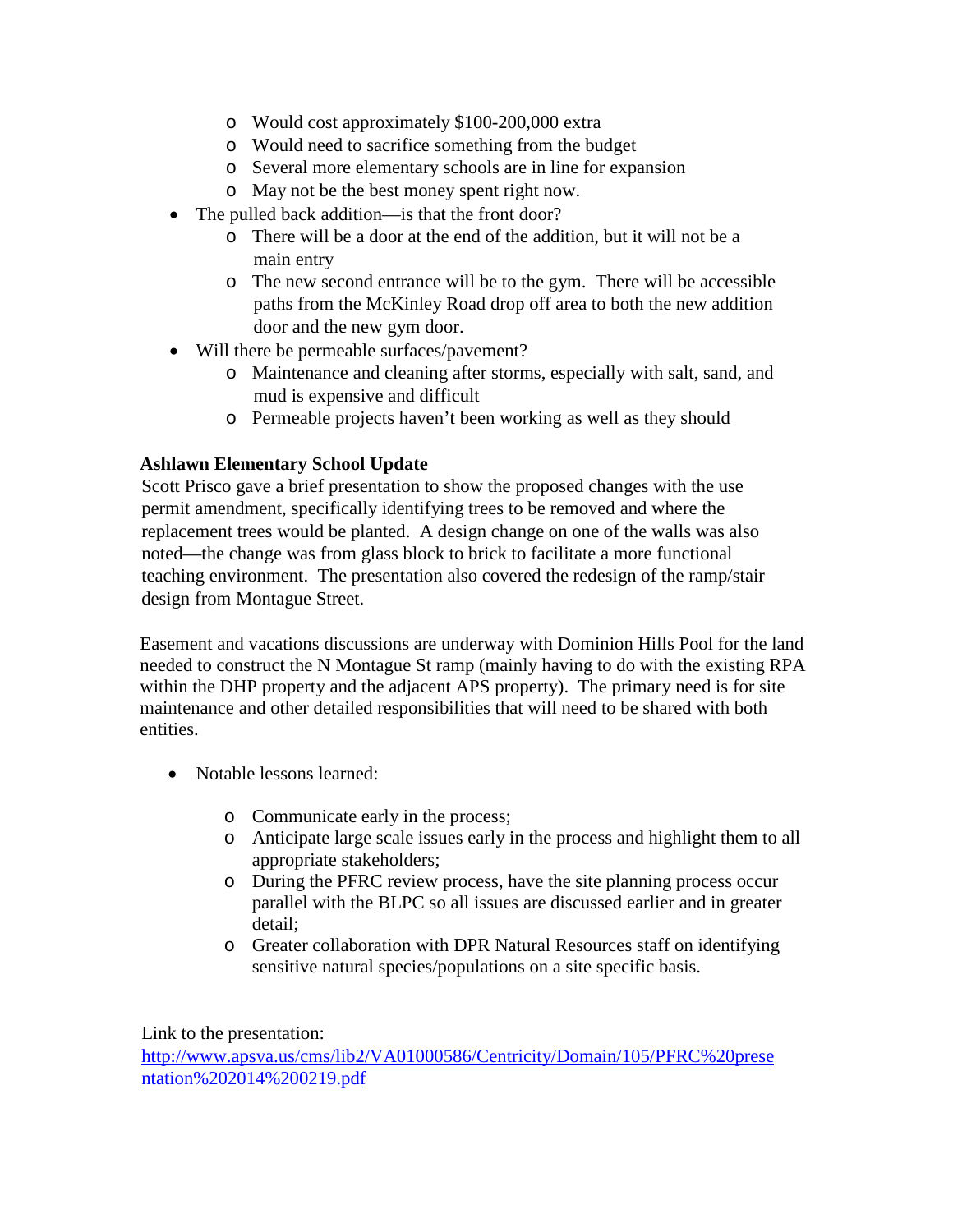Josh Handler of Boulevard Manor Civic Association gave some comments:

- Pleased that APS addressed the grading and tree maturity issue facing the southeast corner of the site. The extensive tree buffer was received positively.
- Pleased that the revised N. Montague Street ramp renderings may also provide the opportunity to save additional trees on the site.
- Outstanding Issues related to the proposed N. Montague Street ramp:
	- o Concerned that the proposed concrete material of the ramp and related increase in impervious surfaces could have an adverse impact on stormwater drainage on the site. Possibly use "nature walk" concepts and permeable surfaces for the ramp/trail and still maintain ADA accessibility requirements.
	- o Natural/wildlife concerns for a red salamander colony west of the site.
	- o Maintenance of new infrastructure/hardscape may be an issue to consider for the future (noting the degradation of the current stairs on the N Montague St area as an example).
	- o ADA should be considered from a neighborhood perspective. The neighborhood itself is not "ADA" and the back entrances of the school are locked from the outside (Mr. Handler did note that the principal may consider or is already implementing that the secondary back entrances be open in the mornings for 20-30 minutes).
	- o Summary: Resource Protection Area (RPAs), effects on existing utilities/streets, driveways, and tree savings on the N Montague St ramp area are all issues that need to be considered.
	- $\circ$  Support for the 8<sup>th</sup> Road North/Wilson Boulevard connection from the Boulevard Manor CA is "not positive".
- APS + County Responses to Issues Raised by Mr. Handler:
	- o Vincent Verweij from DPR noted that the red salamander colony west of the site and the limits of disturbance will be not be heavily impacted by the construction/implementation of the new accessibility ramp and stairs. The colony is further west of the site and the adjacent property will be fenced off (6' high chain link fence) to impede entrance/exit to that area.
	- o Water runoff/drainage: cross-sloped ramp will not allow for large puddles in any one location on the site. It is correct to say that runoff will increase with more impervious surfaces proposed for the site. However, drainage will not be heavily affected. Concrete surfaces or the like last longer and can be better maintained than other options considered.
	- o Maintenance of trails/hardscape: CPHD staff noted that there is an existing condition within the use permit (landscape condition #13) which addresses landscape maintenance (all elements of landscaping) for the life of the use permit. However, staff will look in to whether or not the current language is clear enough to specify hardscape/on-site trails.